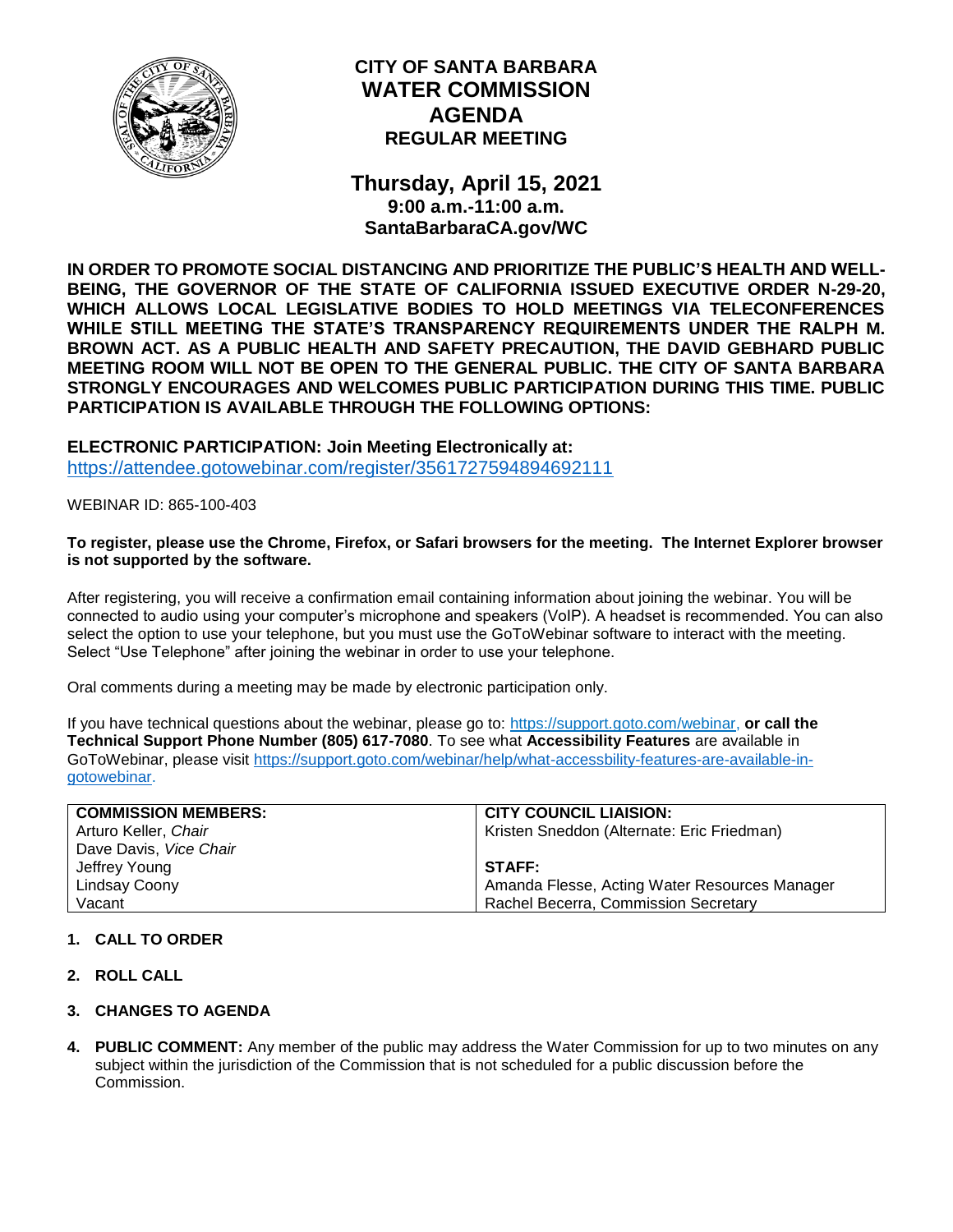Water Commission Agenda April 15, 2021 Page 2 of 3

#### **5. CONSENT ITEMS:**

- **a. Meeting Minutes:** Approval of Minutes March 18, 2021 Amanda Flesse, Acting Water Resources Manager Action: Approval *[Click here for Draft Minutes](https://www.santabarbaraca.gov/civicax/filebank/blobdload.aspx?BlobID=235275)*
- **b. Introduction of Ordinance Regarding Proposition 1 Integrated Regional Water Management Grant Agreement for Regional Supply Pipeline Project** Catherine Taylor, Water Supply and Services Manager Action: Recommendation *[Click here for Staff Report](https://www.santabarbaraca.gov/civicax/filebank/blobdload.aspx?BlobID=235262)*
- **c. Introduction Of Ordinance To Amend Municipal Code Title 14 For The Sewer Lateral Inspection Program** Catherine Taylor, Water Supply and Services Manager

Action: Recommendation *[Click here for Staff Report](https://www.santabarbaraca.gov/civicax/filebank/blobdload.aspx?BlobID=235263)*

**d. Cachuma Conservation Release Board Fiscal Year 2021/2022 Budget Ratification** Catherine Taylor, Water Supply and Services Manager Action: Recommendation *[Click here for Staff Report](https://www.santabarbaraca.gov/civicax/filebank/blobdload.aspx?BlobID=235264)*

#### **6. ADMINISTRATIVE ITEMS:**

- **a. Water Resources Asset Management in the Information Age (50 minutes)** Matt Ward, Water System Manager; and Thomas Welche, Acting Wastewater Manager Action: Presentation *[Click here for Staff Report](https://www.santabarbaraca.gov/civicax/filebank/blobdload.aspx?BlobID=235265)*
- **b. Receive a Presentation on Forward Lateral Software Services (50 minutes)** Gaylen Fair, Water Quality Superintendent Action: Recommendation *[Click here for Staff Report](https://www.santabarbaraca.gov/civicax/filebank/blobdload.aspx?BlobID=235266)*
- **c. Water Agencies Update (CCWA/CCRB/COMB) (10 minutes)** Catherine Taylor, Water Supply and Services Manager Action: Report
- **7. WATER RESOURCES MANAGER'S REPORT (10 minutes)** Amanda Flesse, Acting Water Resources Manager Action: Presentation

## **DATE OF NEXT REGULAR MEETING:**

**Thursday, May 20, 2021, 9:00 a.m., GoToWebinar Platform**

**AMERICANS WITH DISABILITIES ACT: If you need auxiliary aids or services or staff assistance to attend or participate in this meeting, please contact Rachel Becerra, Commission Secretary, at (805) 564-5443. If possible, notification at least 48 hours prior to the meeting will usually enable the City to make reasonable arrangements. Specialized services such as sign language interpretation or documents in Braille may require additional lead time to arrange.**

**PUBLIC COMMENT: Public comment on matters not listed on the agenda will occur at the beginning of the meeting. Members of the public wishing to speak must "raise their hand" in the GoToWebinar platform by selecting the virtual hand icon during the presentation of that item. When persons are called on to speak, their microphone will be activated by City staff and the speaker will be notified that they can now unmute themselves in order to begin speaking. The speaker will then need to unmute themselves by selecting the 'mute/unmute' icon or pressing Ctrl+Alt+A on their keyboard.** 

**For those who need accessibility accommodation in using the "raise hand" function and/or registering to participate in the GoToWebinar session, please contact Rachel Becerra, Commission Secretary, at RBecerra@SantaBarbaraCA.gov by 3:00 p.m. the day before the meeting for assistance. When persons are called on to speak, their microphone will be activated and the speaker will be notified by City staff that they can now unmute themselves in order to begin speaking. The speaker will then need to unmute themselves by selecting the 'mute/unmute' icon or pressing Ctrl+Alt+A on their keyboard. Each speaker will be given a total of 2 minutes to address the Commission.**